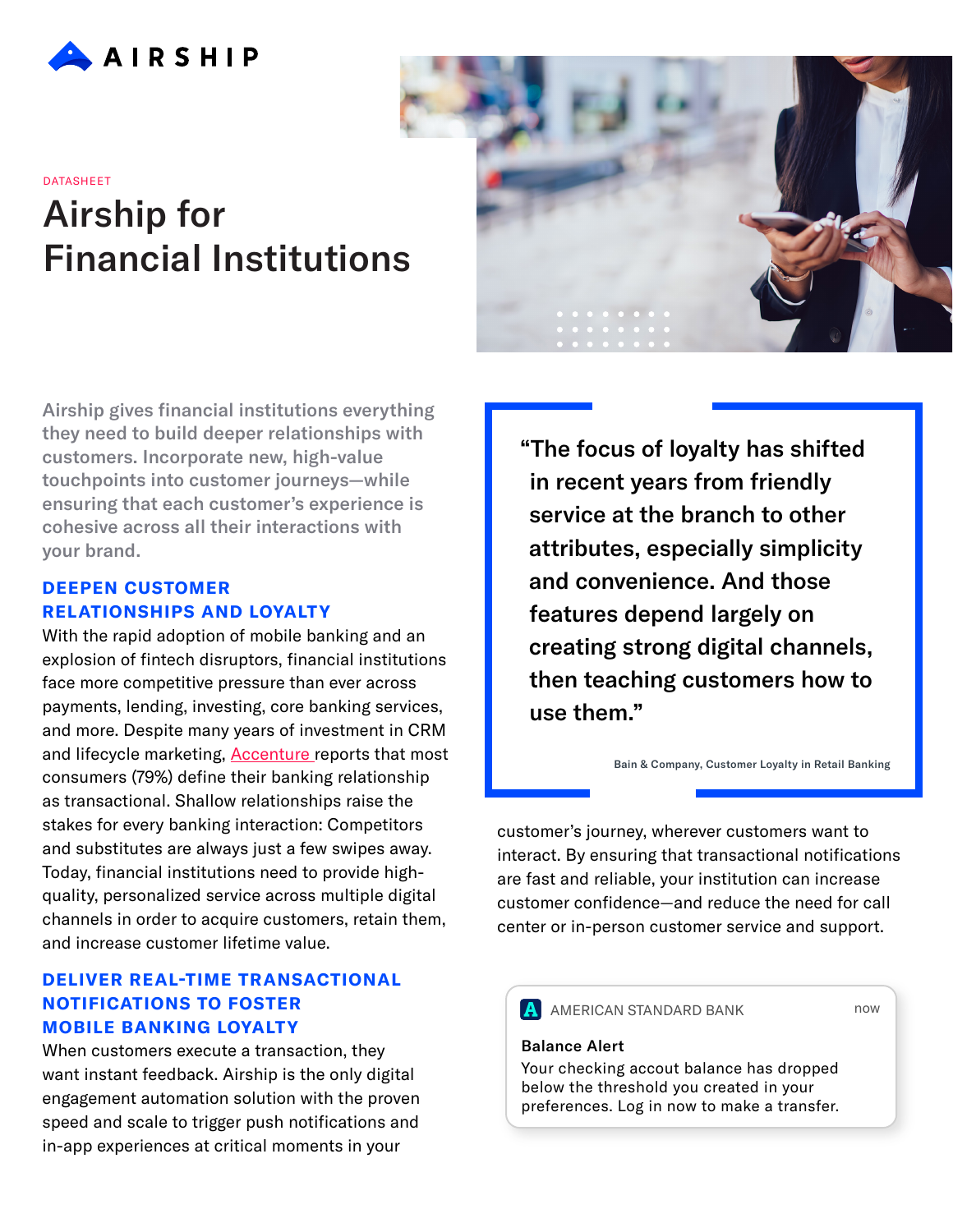

# **IMPROVE CUSTOMER RETENTION WITH APP ONBOARDING & EDUCATION**

Consumers have made the shift to online banking and have rapidly adopted the mobile channel. Mobile meets their expectations[—71% of millennials](http://www.businessinsider.com/internet-of-things-banking-retail-mobile-trends-2016-9) say it's very important to have a banking app—and also drives significant cost advantages. Mobile interactions cost a fraction of interactions that take place over the phone or in the branch. Yet only [17%](http://www.bain.com/publications/articles/bank-branch-call-center-traffic-jam.aspx)  [of older banking customers and 26% of younger ones](http://www.bain.com/publications/articles/bank-branch-call-center-traffic-jam.aspx) say they have received any guidance or training on how to use their bank's mobile app.

With Airship, you can increase customer retention through targeted, automated lifecycle messaging that supports app feature adoption and retention goals. We make it much easier to implement an orchestrated, omnichannel welcome campaign that delivers a delightful onboarding experience and continues to educate customers as they use your services.

#### **DEEPEN CUSTOMER INTELLIGENCE**

As mobile banking becomes a greater proportion of overall banking activity, institutions need to understand their customers' behavior in that channel in order to maintain an accurate, 360-degree customer view. With Airship, you can stream userlevel data with your customers' latest signals interests, preferences, and intentions—into any system in your organization. Use this data to promote offers that drive loyalty and increase your share of wallet, improve the quality of your lifecycle modeling, and reach out to customers who may be at risk of switching banks.

Our open architecture can easily integrate with any of your legacy backend systems, data warehouses and data lakes. We also offer an integration with Salesforce Journey Builder for crafting multi-channel journeys using Salesforce.com solutions.



 $\bullet$  $\bullet$  $\bullet$  $\bullet$  $\bullet$ 

 $\bullet$  $\bullet$  $\bullet$  $\bullet$  $\bullet$  $\bullet$  $\bullet$